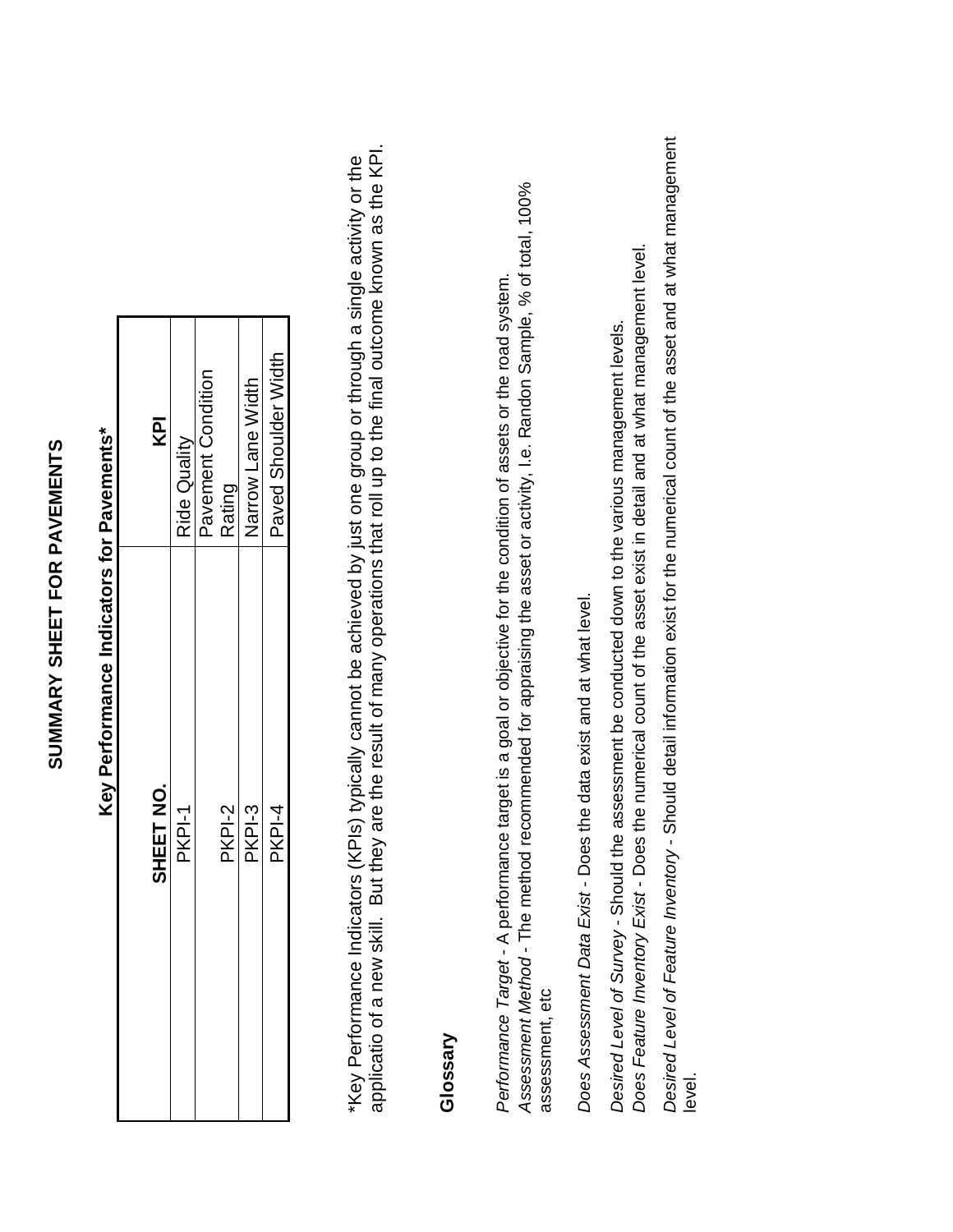| Element:             | Pavement            |                                                           |
|----------------------|---------------------|-----------------------------------------------------------|
| Asset:               | Pavement<br>Surface |                                                           |
| Activities:          | <b>Ride Quality</b> |                                                           |
| Condition Indicator: |                     | Roughness (IRI value 145 or greater, or Severe on<br>PCS) |
| Performance Measure: |                     | Lane Miles that meet Condition Indicator                  |
|                      |                     |                                                           |
|                      | <b>LOS Category</b> | <b>LOS Description</b>                                    |
|                      | A                   | $<$ 1.5% in Poor Condition and/or 85% have IRI $<$ 90     |
|                      | B                   | < 5% in Poor Condition and/or 80% have IRI < 90           |
|                      | C                   | < 10% in Poor Condition and/or 75% have IRI < 90          |
|                      | D                   | $<$ 20% in Poor Condition and/or 65% have IRI $<$ 90      |

|                              | Statewide | Regional  | Subregional | Division   | County     |
|------------------------------|-----------|-----------|-------------|------------|------------|
| Performance Target           | A         | C         | С           | <b>NA</b>  | <b>NA</b>  |
|                              |           |           |             | IRI &      | IRI&       |
| <b>Assessment Method</b>     | IRI       | IRI & PCS | <b>PCS</b>  | <b>PCS</b> | <b>PCS</b> |
| Does Assessment Data exist   | Yes       | Yes       | Yes         | Yes        | Yes        |
| Desired level of survey      | Yes       | Yes       | Yes         | Yes        | Yes        |
| Does Feature Inventory exist | Yes       | Yes       | Yes         | Yes        | Yes        |
| Desired level of Feature     |           |           |             |            |            |
| Inventory                    | Yes       | Yes       | Yes         | Yes        | Yes        |

#### **Glossary**

 $Good = IRI < 80$  $Fair = IRI < 120$ Poor =  $IRI > 145$ PCS: Pavement Condition Survey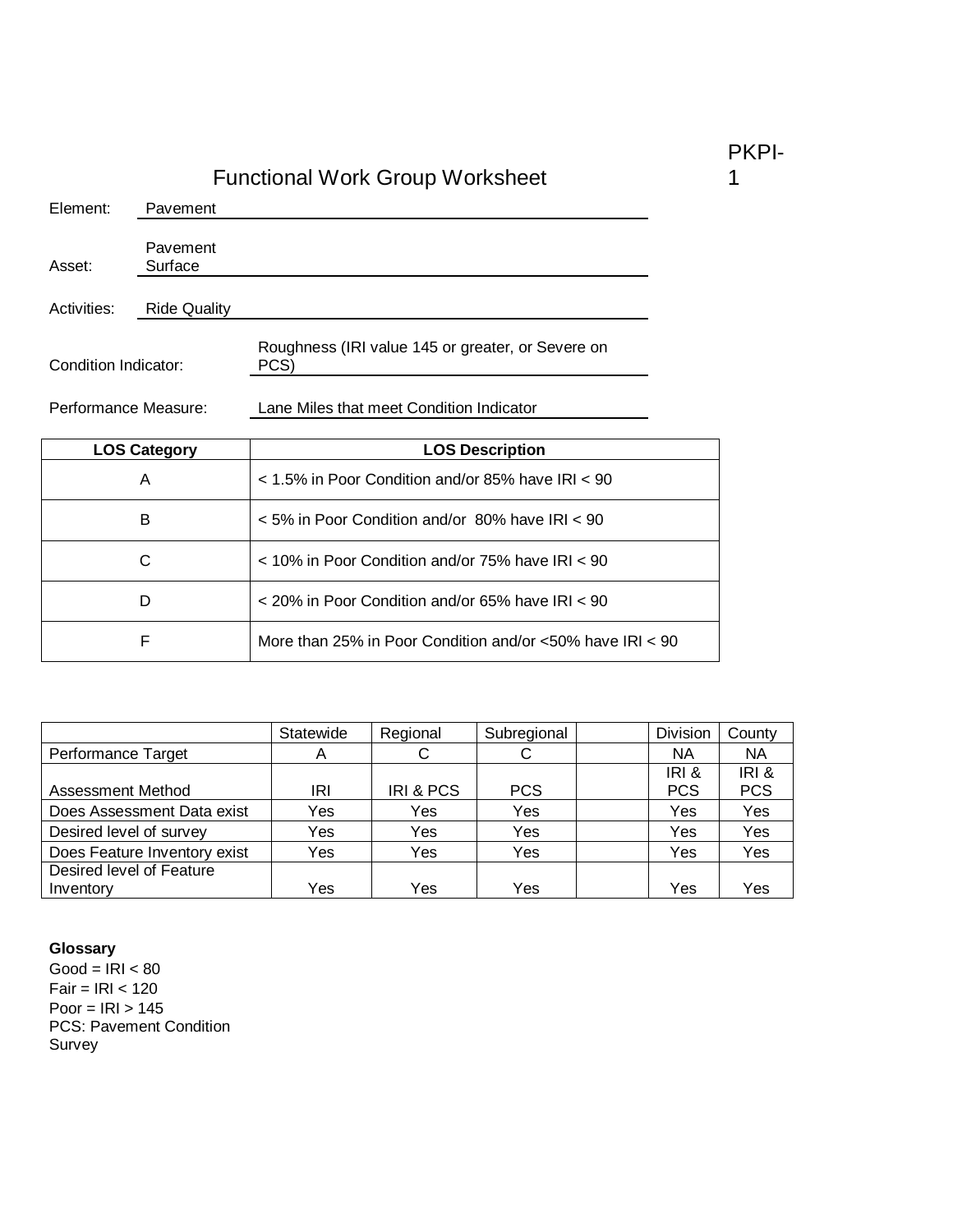| Element:             | Pavement                         |                                                        |  |  |
|----------------------|----------------------------------|--------------------------------------------------------|--|--|
| Asset:               |                                  | Pavement (Structure or Quality)                        |  |  |
| Activities:          | <b>Pavement Condition Rating</b> |                                                        |  |  |
| Condition Indicator: |                                  | Pavement Condition Survey (PCS) Rating of 80 or higher |  |  |
| Performance Measure: |                                  | Road Miles that meet Condition Indicator               |  |  |

| <b>LOS Category</b> | <b>LOS Description</b>                                            |
|---------------------|-------------------------------------------------------------------|
| А                   | % of Lane Miles with PCR rating of 80 or greater >=85%            |
| B                   | % of Lane Miles with PCR rating of 80 or greater >= 80% and < 85% |
|                     | % of Lane Miles with PCR rating of 80 or greater >= 75% and < 80% |
| D                   | % of Lane Miles with PCR rating of 80 or greater >= 60% and < 75% |
|                     | % of Lane Miles with PCR rating of 80 or greater < 60%            |

|                              | Statewide  | Regional   | Subregional | Division   | County     |
|------------------------------|------------|------------|-------------|------------|------------|
| Performance Target           | A          | В          |             | <b>NA</b>  | <b>NA</b>  |
| Assessment Method**          | <b>PCS</b> | <b>PCS</b> | <b>PCS</b>  | <b>PCS</b> | <b>PCS</b> |
| Does Assessment Data exist   | Yes        | Yes        | Yes         | Yes        | Yes        |
| Desired level of survey      | Yes        | Yes        | Yes         | Yes        | Yes        |
| Does Feature Inventory exist | Yes        | Yes        | Yes         | Yes        | Yes        |
| Desired level of Feature     |            |            |             |            |            |
| Inventory                    | Yes        | Yes        | Yes         | Yes        | Yes        |

PKPI - 2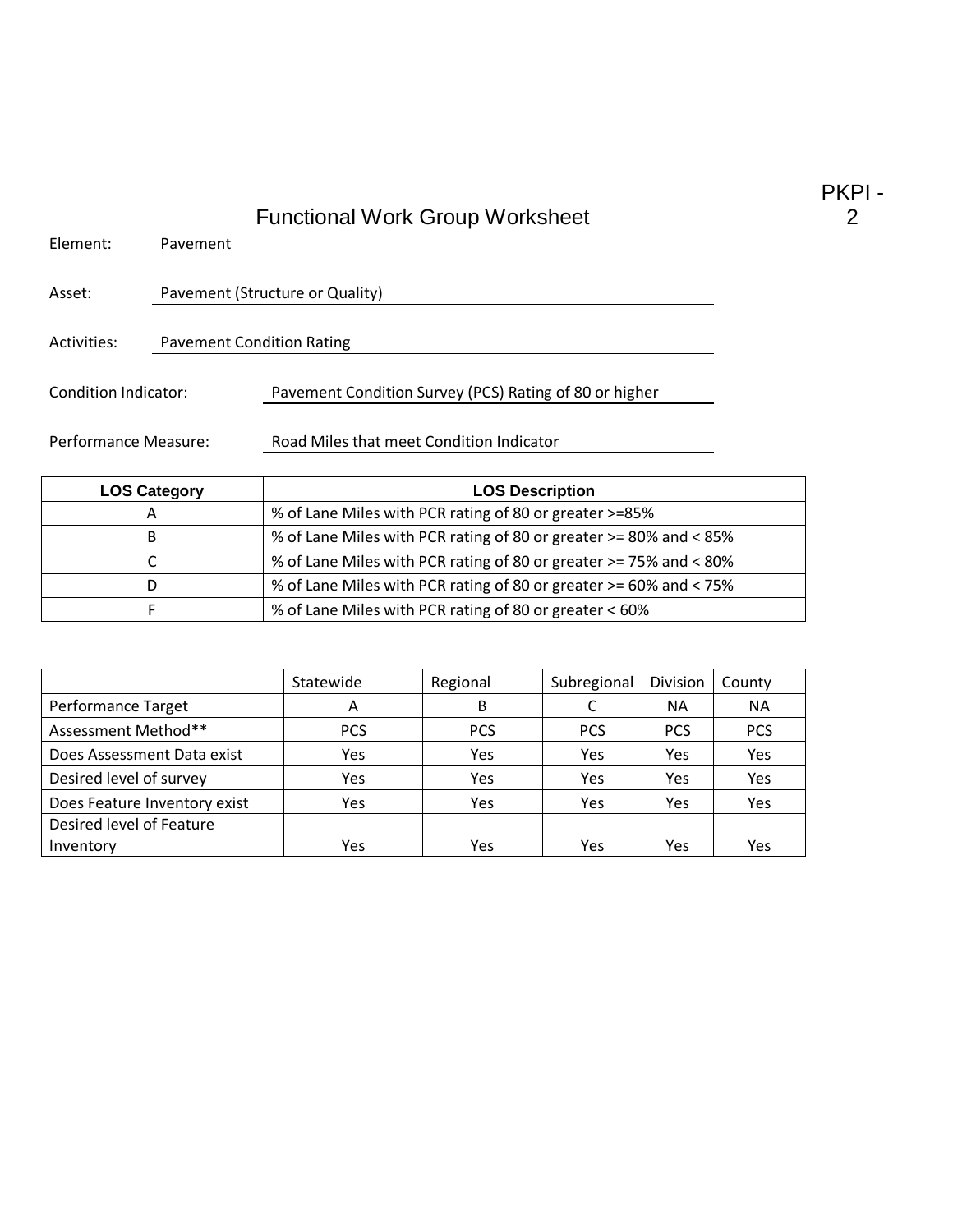| Element:             | Pavement             |                                                                                                                                        |  |
|----------------------|----------------------|----------------------------------------------------------------------------------------------------------------------------------------|--|
| Asset:               | Lane Width           |                                                                                                                                        |  |
| Activities:          | Narrow Lane<br>Width |                                                                                                                                        |  |
| Condition Indicator: |                      | Lane Widths less than: Statewide = $12'$ , Regional = $12'$ ,<br>Sub-Regional = Minimum set by Roadway Design and AASHTO<br>Standards. |  |

Performance Measure: Lane Miles that meet Condition Indicator

| <b>LOS Category</b> | <b>LOS Description</b>                                         |
|---------------------|----------------------------------------------------------------|
| A                   | < 1% lane miles less than condition indicator                  |
| B                   | Lane miles meeting condition indicator is between 1% and 20%   |
| С                   | Lane miles meeting condition indicator is between 20% and 40%  |
| D                   | Lanes miles meeting condition indicator is between 40% and 50% |
| F                   | Lane miles meeting condition indicator is greater than 50%     |

|                          | Statewide  | Regional   | Subregional | Division   | County     |
|--------------------------|------------|------------|-------------|------------|------------|
| Performance Target       | A          | в          |             | ΝA         | NA         |
| <b>Assessment Method</b> | <b>PCS</b> | <b>PCS</b> | <b>PCS</b>  | <b>PCS</b> | <b>PCS</b> |
| Does Assessment Data     |            |            |             |            |            |
| exist**                  | Yes        | Yes        | Yes         | Yes        | Yes        |
| Desired level of survey  | Yes        | Yes        | Yes         | Yes        | Yes        |
| Does Feature Inventory   |            |            |             |            |            |
| exist                    | Yes        | Yes        | Yes         | Yes        | Yes        |
| Desired level of Feature |            |            |             |            |            |
| Inventory                | Yes        | Yes        | Yes         | Yes        | Yes        |

Glossary PCS: Pavement Condition Survey